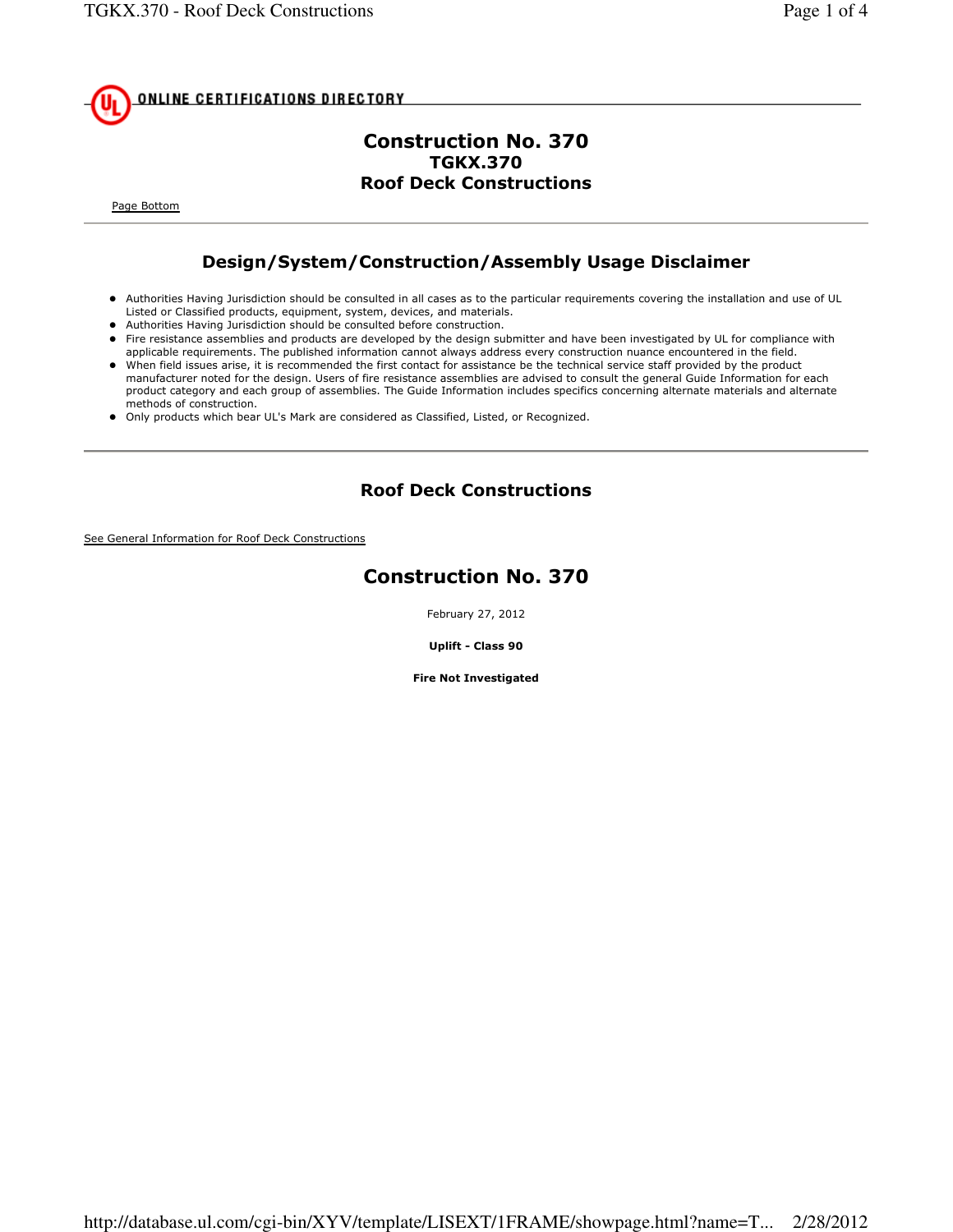

1. Metal Roof Deck Panels\* - No. 24 MSG min coated steel panels, max 20 in. wide, min 9 in. wide, 1-1/2 in. high at female side rib. Panels continuous over three or more clips with no endlaps. A bead of sealant may be used at panel side joints.

AUSTIN SNAP LOC SUPPLY (View Classification) — "ASL 150"

CONSTRUCTION METAL PRODUCTS INC (View Classification) — "CMP Series 1000"

DREXEL METALS INC (View Classification) — "DMC 150SL"

DURO-LAST INC (View Classification) — "EM 150SL"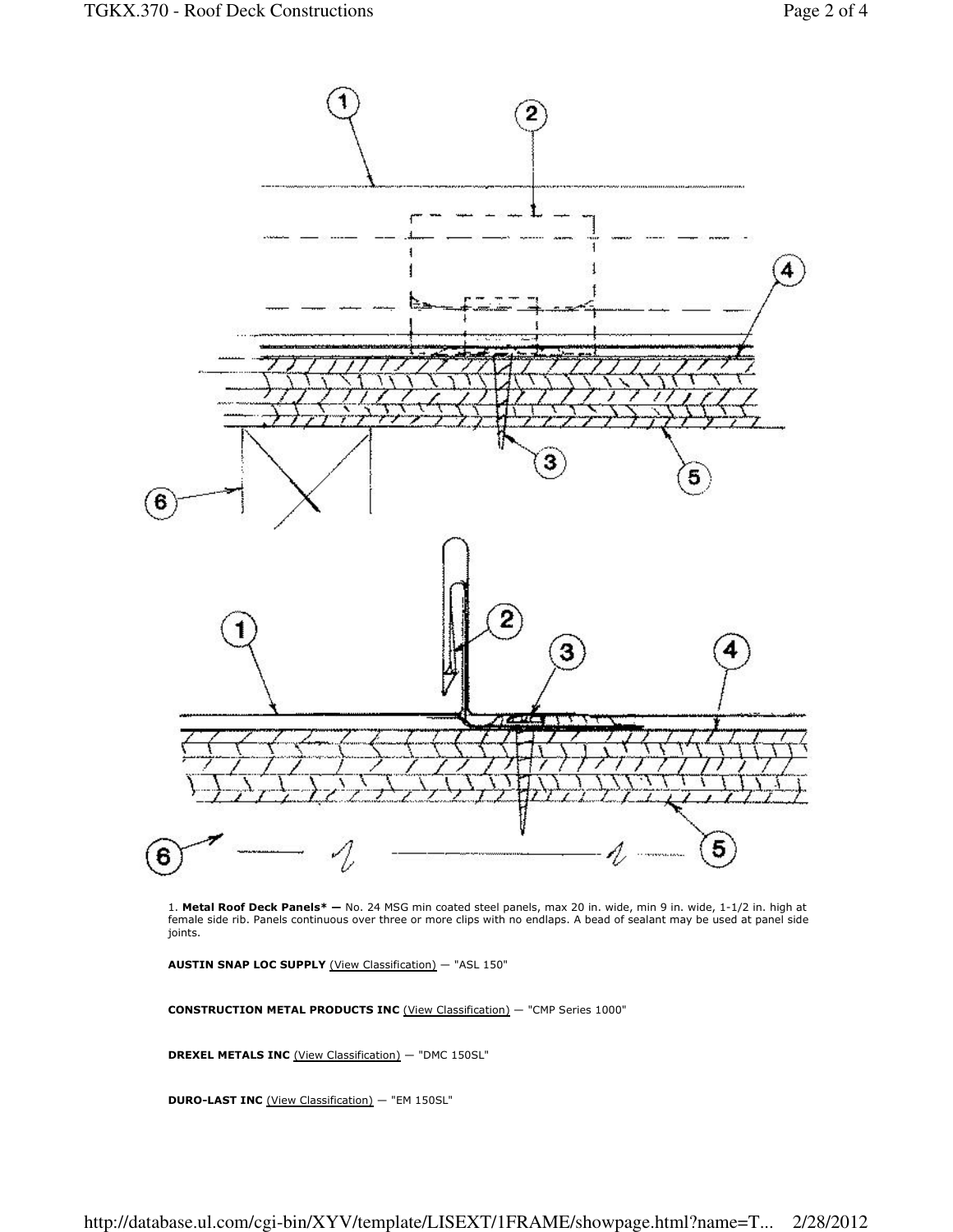FABRAL INC (View Classification) — "High Seam"

METAL PANELS INC (View Classification) - "VPSL15"

NEW TECH MACHINERY CORP (View Classification) - "SS450"

PETERSEN DEAN COMMERCIAL INC (View Classification) - "1.5" Snap Lock"

PREMIUM PANELS INC (View Classification) - "Premium Snap 450" or "P.S. 450"

SHEFFIELD METALS INTERNATIONAL (View Classification) - "SMI 1 1/2" SnapLock 450"

SPANN ROOFING & SHEET METAL INC (View Classification) - "Spann Series 1000"

2. Roof Deck Fasteners\* (Panel Clips) — One piece assembly, No. 24 MSG min coated steel, 1-3/4 in. wide, 1-1/4 in. high. Min thickness 0.025 in. (No. 24 MSG). Clips spaced 18 in. OC fastened to plywood deck.

ENGLERT INC (View Classification) — "Series 1000 Interlocking Clip"

FABRAL INC (View Classification) - "High Seam Roof Clip"

3. Fasteners (Screws)  $-$  Fasteners used to attach panel clips (Item 2) to plywood to be No. 10-12 by 1 in. long pancake head, No. 2 Phillips drive, A-point, coated steel screw. Min one fastener per clip to be used.

4. Underlayment - Underlayment used over plywood deck to be type 30 organic felt. Sides overlapped min 2 in., end laps per manufacturer's instructions. Felt nailed to plywood deck with 1 in. long galv steel roofing nails, located per manufacturer's instructions. Nail spacing to be max 12 in. OC at the side lap and max 24 in. OC in interior rows.

5. Plywood Decking - Plywood decking to be graded per PS83 specifications, 19/32 in. thick min, exposure 1, APA rated, sq edged. Butt ends not blocked. All butt and side joints to be sealed with a one part urethane caulk sealant troweled smooth.

6. Supports — Spaced max of 24 in. OC. Any of the following types may be used to support the plywood decking:

a) 2 by 6 in. min, No. 2 grade or better A.F.P.A. S-P-F Hemlock Fir, Douglas Fir, Southern Pine or equivalent.

b) Wood trusses with a nom 2 by 4 in. upper chord of the same grade as Item a.

c) No. 22 MSG min cold formed coated steel (min yield to be 33,000 psi).

7. Plywood Fasteners - Fasteners used to attach the plywood deck to the supports to be as follows:

a) For plywood-to-wood supports No. 8-18 by 1-7/8 in. long bugle-head steel screws with a No. 2 Phillips drive, a "Hi-Low" thread pattern and an "S-Point."

b) For plywood-to-steel supports for a steel thickness less than No. 20 MSG, No. 7-19 by 1-1/4 in. long bugle-head steel screws with a No. 2 Phillips head drive "Hi-Low" threads and an "S-Point." For a steel thickness greater than No. 20 MSG to No. 16 MSG, No. 6-20 by 1-1/4 in. long bugle-head steel screws with a No. 2 Phillips drive and an S12 (TEKS/3)® point.

Spacing: Fastener spacing for all fastener types to be 6 in. OC at the plywood butt edges and 12 in. OC in the interior.

Refer to General Information, Roof Deck Construction ( Roofing Materials & Systems Directory) for items not evaluated.

\*Bearing the UL Classification Mark

Last Updated on 2012-02-27